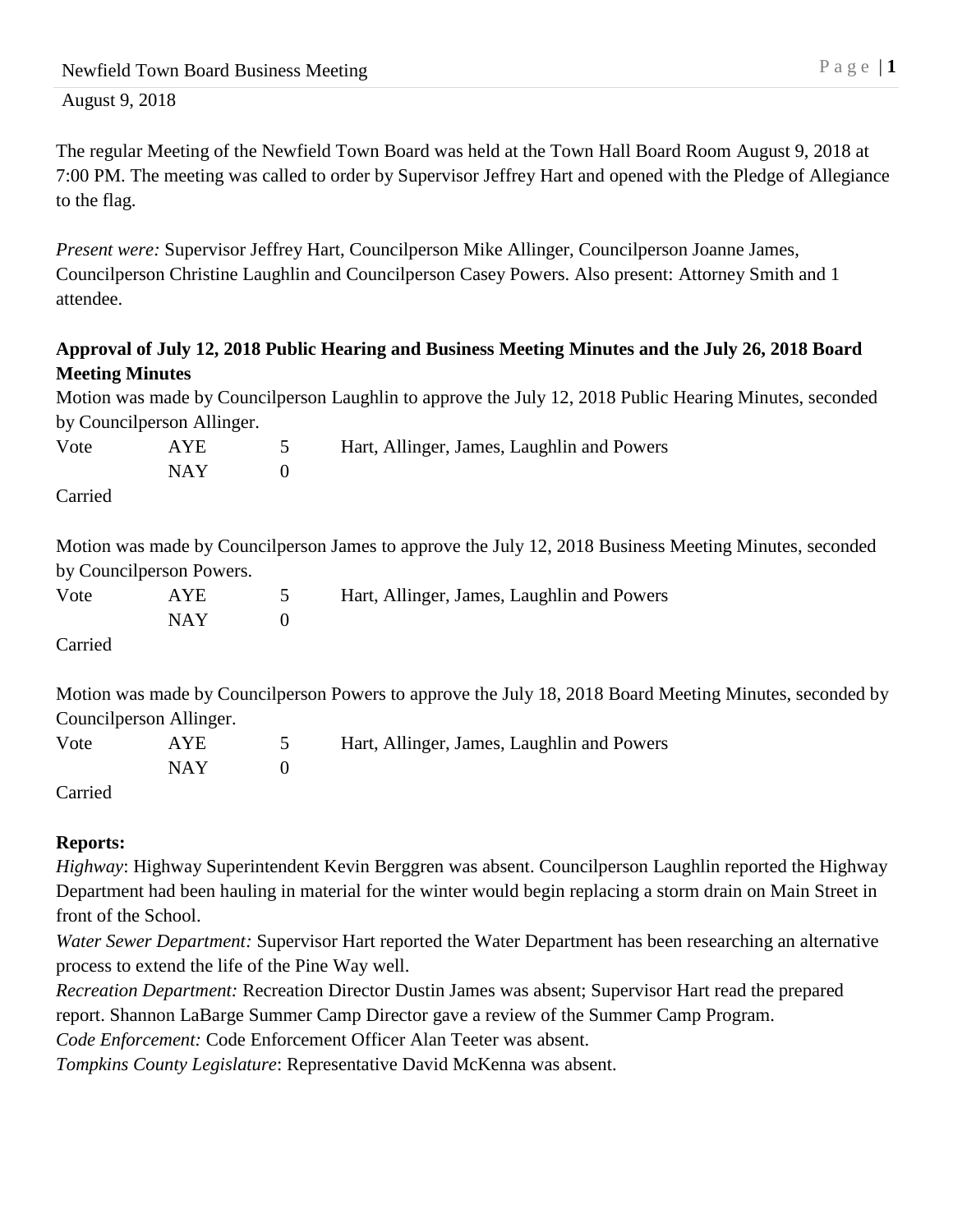*Planning Board*: absen- Councilperson Laughlin- reported that Delaware River Solar & Chazen Engineers had attended the last Planning Board Meeting and answered questions regarding the Burdge Hill Road Solar Project. Delaware River Solar will return for the September Planning Board Meeting to discuss a traffic plan, written agreements with concerned neighboring property owners, and watershed catch basin plans. Construction is hoped to begin in 2019.

*Beautification Committee*: absent

Athletic Fields Committee: Councilperson Laughlin reported the property has been leveled as far as the baseball field. Tompkins County Soil and Water Conservation hydro seeded the top soil and that Roy Trask donated straw that was used as cover.

*Tompkins County Legislature Report*: absent.

*Supervisor*: Supervisor Hart reported the Town recently completed designation qualifications for the Clean Energy Classification.

Motion was made by Councilperson Allinger to approve the NYSERTA qualifications to be a Clean Energy Community with the ability to apply for Clean Energy Grants, seconded by Councilperson Powers.

Vote AYE 5 Hart, Allinger, James, Laughlin and Powers  $NAY$  0

Carried

Supervisor Hart also reported he would be meeting with Terry Carrol the Town's designated agent regarding the Street lighting mandate for a feasibility plan.

Councilperson Allinger reported he had spoken with the Town's webmaster regarding the Town website and the server space available.

#### **New Business**

*Discussion and action regarding Resolution No. 11-2018 to Convene a Public Hearing on a Local Law to Override the New York State Tax Cap*

## **Resolution No. 11-2018 – To Convene a Public Hearing on a Local Law to Override the NYS Tax Cap**

**Whereas,** according to New York State General Municipal Law §3-R(5), if a town government decides to adopt a town budget with a property tax levy that exceeds the level set by the State, the town government must pass a local law to override that cap; and,

**Whereas,** adopting said local law is not predictive of the final tax levy but will Provide the Newfield Town Board flexibility to exceed the Property Tax Cap if it is deemed necessary;

**Whereas,** it is the intent of the Town Board to adopt a budget that does not exceed the 2019 tax cap requirement for the Town; and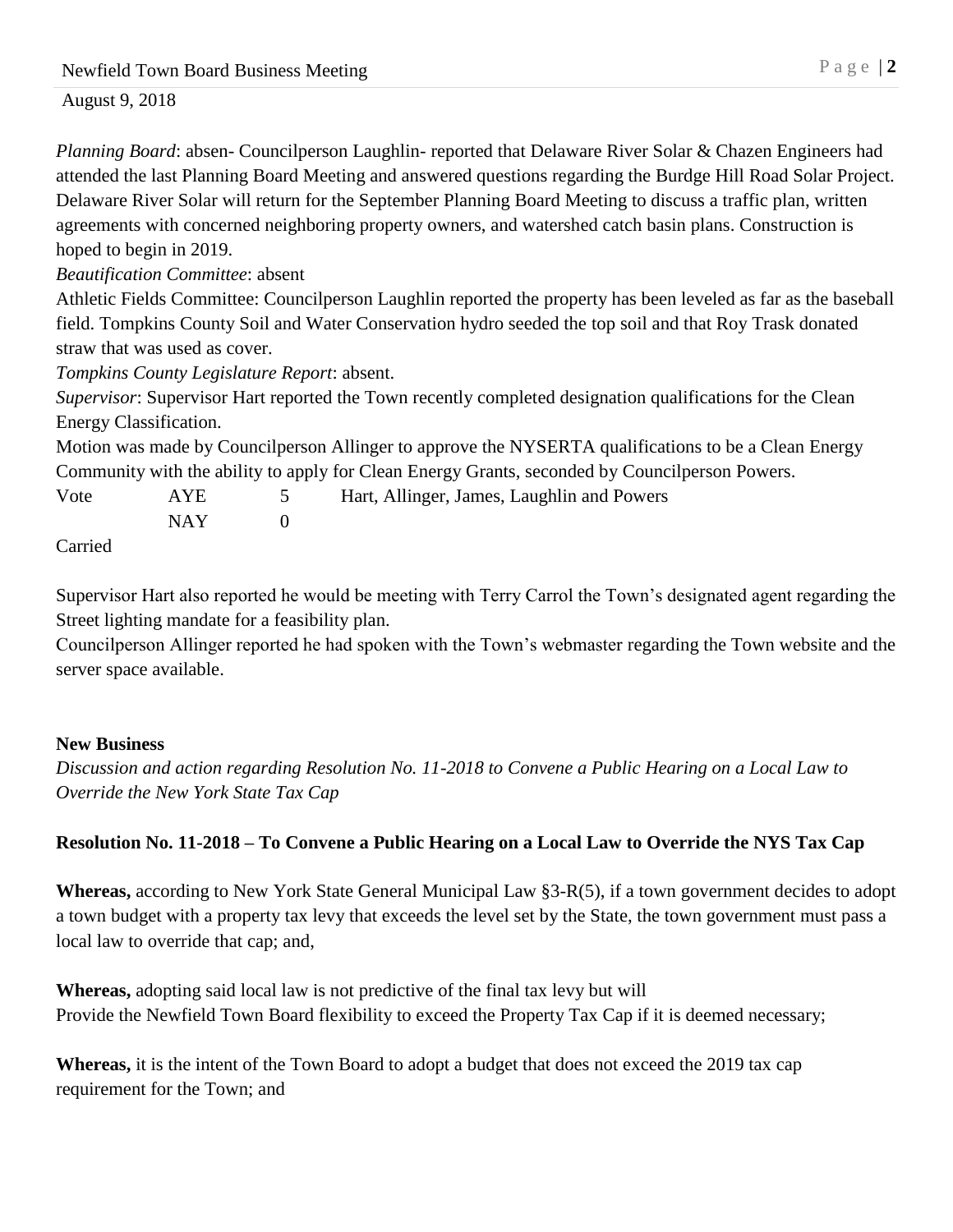**Whereas,** however during the Budget process and deliberation between today's date and the adoption of the Town's 2019 Budget in mid-November the Town Board may find that it may not exceed the cap in order to provide the Town's residents with a level of services the Board Members deem desirable and or necessary.

# **Now Therefore, Be It**,

**Resolved**, that a public hearing will be held before the Town Board at the Newfield Town Hall on August 23, 2018 at 7:00 p.m. concerning proposed Local Law #2 for the year 2018 Local Law Overriding Tax Levy Limit for Fiscal Year 2019, at such time and place all persons interested in the subject matter will be heard concerning same.

**Resolved**, further that the Town Clerk is hereby authorized and directed to place proper notice of such hearing in the official newspaper of the Town and to post the same in accordance with Law.

Motion was made by Councilperson Powers to approve Resolution No. 11-2018, seconded by Councilperson James.

| Vote    | AYE   | Hart, Allinger, James, Laughlin and Powers |
|---------|-------|--------------------------------------------|
|         | NAY - |                                            |
| Carriad |       |                                            |

Carried

# *Letter from the New York State Town Clerk's Association*

Supervisor Hart read a letter from the New York Town Clerk's Association designating Karen Miller Kenerson as a District Director to the New York State Town Clerk's Association.

# *Letter from Girl Scouts of NYPENN Pathways*

Supervisor Hart read a letter from NYPENN Pathways designating Amaris Barlow, Cali Bennett, Ellie DeGroat, Josehpine Irons, Sierra Lynch, Shelby Parsons, Isabella Robbins and Malana Turner as recipients of the Girl Scouts Bronze award, the highest award a Junior Girl Scout can achieve.

## **Old Business**

*Discussion and Approval to pay back the loan from NYS Retirement:*It was suggested to table this until the August  $28<sup>th</sup>$  meeting.

# **Approval of the Payment of the August Bills**

Motion was made by Councilperson Allinger to approve the payments, seconded by Councilperson Powers. The Board authorized the payments of the following amounts:

| General Fund           | \$25,546.24 |
|------------------------|-------------|
| <b>Recreation Fund</b> | \$2,064.22  |